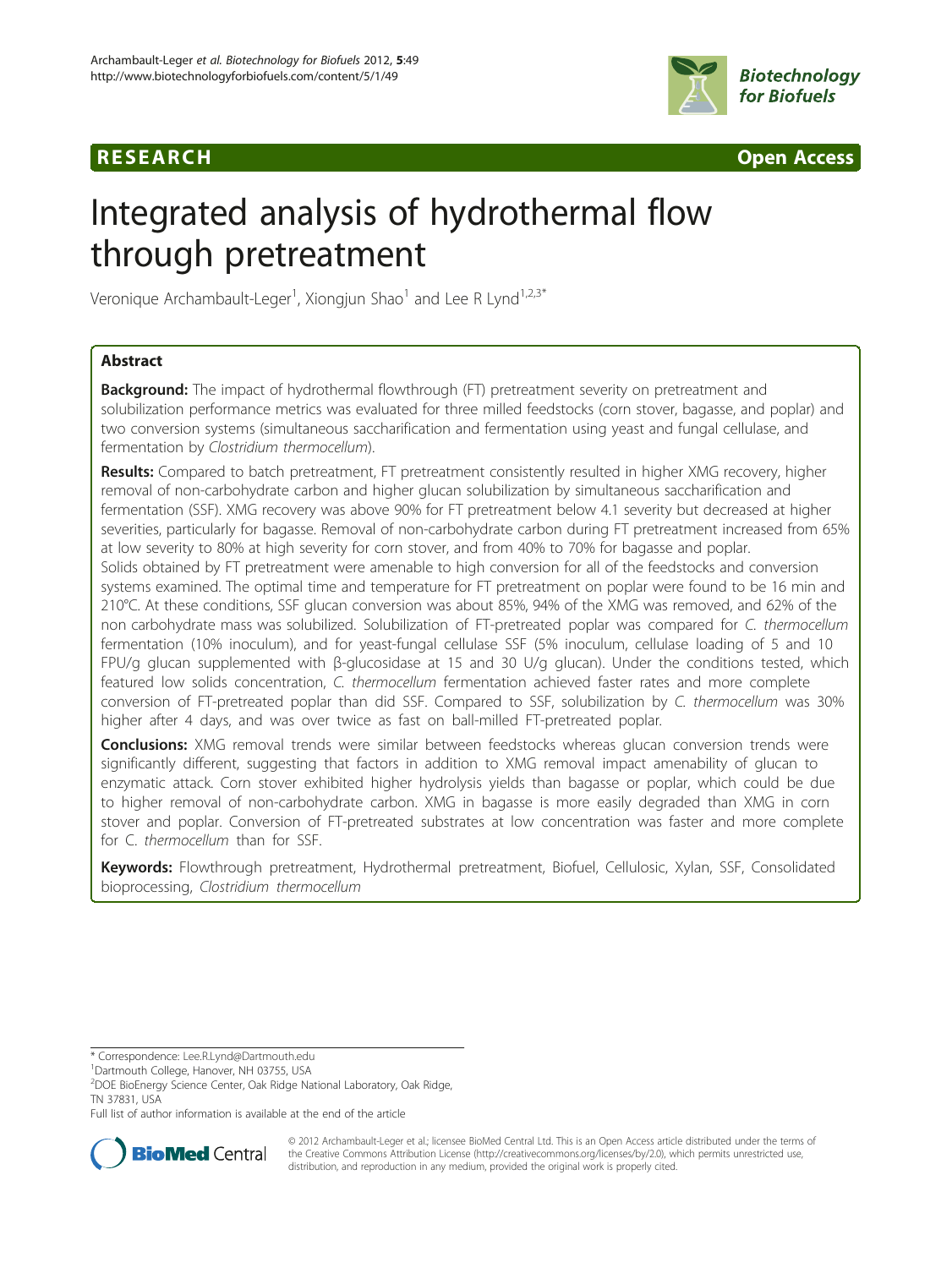# Background

Producing fuel from lignocellulosic biomass is of interest in light of pressing concerns about petroleum supply and climate change [\[1](#page-9-0)-[4\]](#page-9-0). The main obstacle impeding production of cost-competitive cellulosic biofuels is the high cost of converting cellulosic feedstocks to reactive intermediates, termed biomass recalcitrance. In the case of biological conversion of cellulosic biomass to sugars, recalcitrance results from incomplete accessibility of attack by microbes and their saccharolytic enzymes due to structural features, heterogeneous composition, and chemical linkages between these components [[5,6\]](#page-9-0).

In the biomass conversion field, "pretreatment" refers to the process step that converts cellulosic biomass into a form amenable to biological attack. Various approaches to pretreatment allow hydrolysis yields of 90% or more, whereas low yields have been widely observed in the absence of pretreatment [\[7,8\]](#page-9-0). Pretreatment processes examined in the literature include exposure to acid or alkali, ammonia, lime, organic solvents, ionic liquids, and water, generally at elevated temperature and pressure [\[7](#page-9-0)-[10](#page-9-0)]. Once cellulosic biomass is rendered amenable to biological attack, there are different approaches to ferment the substrate. In simultaneous saccharification and fermentation (SSF), cellulose hydrolysis and hexose fermentation occur in a separate unit operation from cellulase production. This configuration has several advantages, but the cost of cellulase remains a significant barrier [[11](#page-9-0)-[13](#page-9-0)]. In consolidated bioprocessing (CBP), cellulase production, cellulose hydrolysis, as well as hexose and pentose fermentations are all achieved in one process. CBP is in principle attractive because of streamlined processing and no costs for added enzymes, however development of requisite microorganisms is a work in progress.

Pretreatment has multiple objectives that are challenging to achieve at once. In particular, high cellulose reactivity is fostered by reaction at high temperature and long reaction times, yet such conditions commonly result in degradation of sugars and production of fermentation inhibitors. Addition of chemicals allows reactive solids to be obtained at lower temperatures and shorter times than would otherwise be possible, but involves costs due to purchase and/or recycle of the chemicals. Pretreatment accounts for a substantial fraction of the cost of processing biomass [\[14](#page-9-0)-[16](#page-9-0)], has pervasive impacts on the performance and thus cost of hydrolysis and fermentation [[9,14,17\]](#page-9-0), and improvements in pretreatment are widely recognized as a key route to improving the costcompetitiveness of biomass conversion [[10,18](#page-9-0)].

In addition to liquid phase composition, temperature and residence time, the configuration of pretreatment processes is also an important factor impacting performance. In particular, operation of pretreatment in a flow through (FT) configuration has been proposed and investigated to some degree, generally with a water or dilute acid liquid phase [\[14,19-22](#page-9-0)]. In FT pretreatment, the ratio of liquid and solid residence times,  $R_{L/S}$ , is less than one, whereas in the absence of flow through – whether the process is operated in batch or continuous mode -  $R_{L/S}$  is equal to unity. As a result of liquid being removed from the reactor, solubilized sugars have less time to degrade, and recondensation of solubilized lignin and xylan on cellulose fibers upon cooling occurs to a lesser extent [[14,21\]](#page-9-0). Consistent with this understanding, FT pretreatment typically achieves higher solids reactivity, higher xylan removal, less sugar degradation and substantially higher removal of lignin and other noncarbohydrate carbon compared to pretreatment in non flow through configurations at the same temperature and residence time [[5,7-10,14\]](#page-9-0). The relationship between lignin removal and xylan removal is nearly linear, and it has been suggested that lignin and xylan are removed as complexes and that lignin disruption is a key determinant of solids digestibility [[14,22](#page-9-0)]. Other studies have looked at the mass ratio of liquid to solids [\[23,24\]](#page-9-0) or flow velocity [\[19,20,25\]](#page-9-0), indicating that fluid flow has an impact on pretreatment mechanism whereas dilution effects may not be significant below 10 w/v %. To realize the advantages of FT pretreatment in a practical context, it is necessary to address the mechanical complexities of arranging a bed of biomass for flow through configuration at scale while also avoiding unacceptably high energy requirements and sugar dilution.

While we are optimistic that such realization is possible, this will require integrated understanding of fluid mechanics, kinetics, heat and mass transfer, and how these are impacted by feedstock properties, operating conditions, and the choice of conversion system. In order to provide a foundation for such studies, we undertake here to evaluate performance metrics for FT pretreatment as a function of time and temperature for corn stover, sugar cane bagasse and poplar, and also to compare conversion of FT-pretreated poplar by SSF and by C. thermocellum, a candidate CBP organism [\[11\]](#page-9-0). We are not aware of a prior study that has evaluated FT pretreatment for such a range of feedstocks and conversion systems.

## Results and discussion

## Effect of poplar moisture content

A control experiment was performed to study whether feedstock moisture impacted sugar recovery and enzymatic digestibility. Wet and dry milled poplar were FT pretreated at 180°C for 8 min (ratio of liquid and solid residence times,  $R_{L/S} = 0.25$ ) and at 200°C for 16 min ( $R_{L/F}$  $_S = 0.125$ ), and xylan/mannan/galactan (XMG) recovery and solubilization along with glucan conversion after SSF were analyzed. SSF results were based on yeast fermentation (Saccharomyces cerevisae strain D5A) prepared in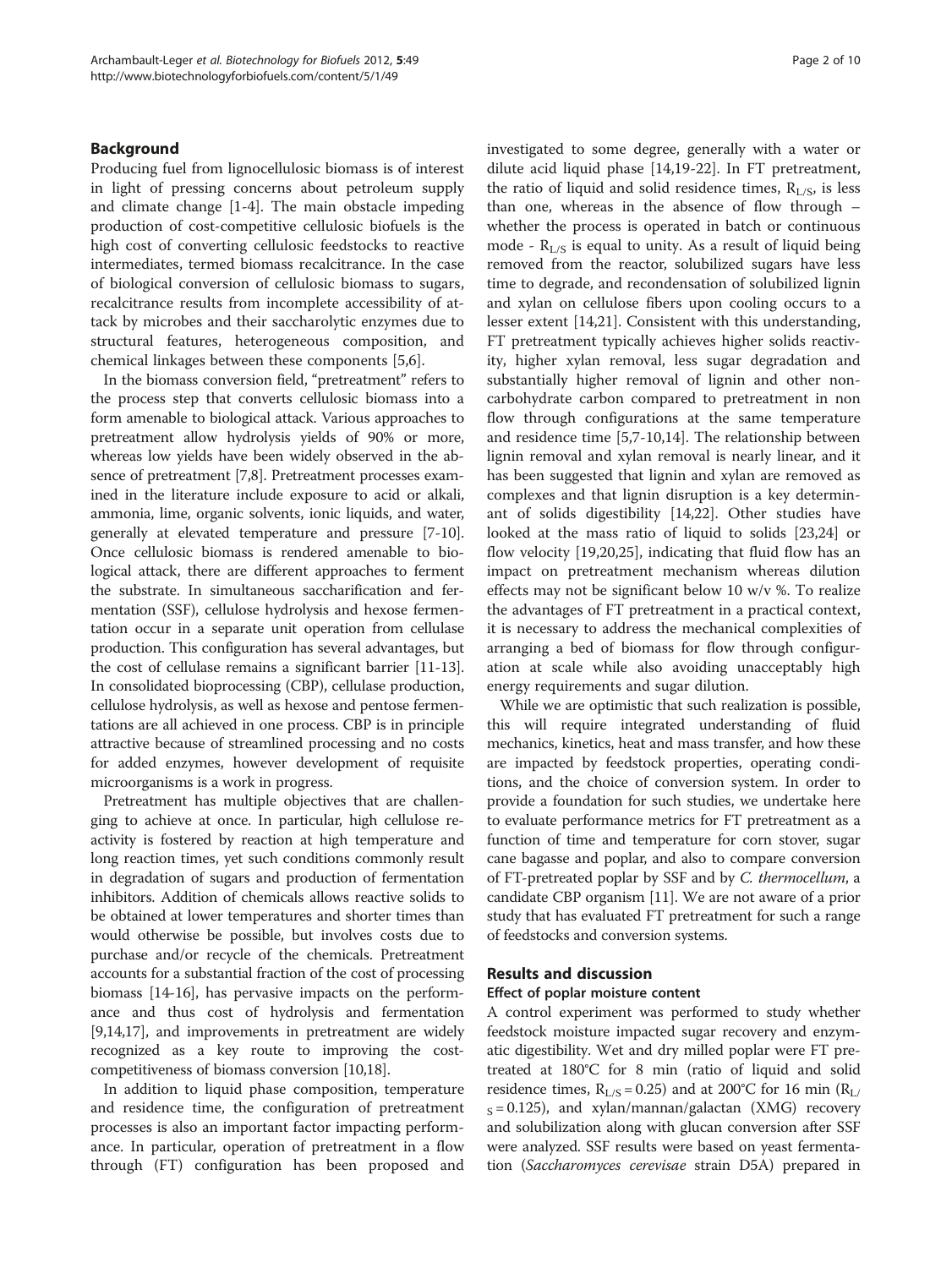<span id="page-2-0"></span>YPD medium supplemented with 16.7 mg cellulase/g glucan (10 FPU/g glucan) and 30 IU/g glucan Novozyme βglucosidase. As shown in Figure 1, glucan conversion, XMG recovery and XMG solubilization appear to be higher for dried substrate than wet substrate, although the difference is not statistically significant. The standard error, estimated from the triplicate of a separate experiment, was 1.9%, 1.5% and 1.3% for glucan conversion, XMG recovery and XMG solubilization respectively. Since dry poplar sample is easier to mill and store, it was used for further analysis.

# Initial batch and FT pretreatments

Milled corn stover, sugar cane bagasse and poplar were FT pretreated for 12 min at 220°C ( $R_{L/S} = 0.167$ ) and batch pretreated for 14 min at 220°C ( $R_{L/S}$  = 1, 22.5 w/v %) to allow for the greater heat-up time in batch (see methods). After 96 h of SSF at the conditions specified above, glucan conversion was 93% for corn stover, 90% for bagasse, and 79% for poplar whereas batch pretreatment allowed about 75% glucan conversion for corn stover, 68% for bagasse and 50% for poplar (Figure [2A\)](#page-3-0). Recovery of glucan and XMG fractions was evaluated based on the percent present in all forms (insoluble, oligomer, monomer) at the end of the experiment relative to that at the start of the experiment. On this basis, glucan recovery was 95-100% for batch and FT pretreatments on all substrates. XMG recovery ranged from 69% to 84% for batch pretreatment and from 84% to 92% for FT pretreatment, as shown in Figure [2B](#page-3-0). Extraction of non-carbohydrate carbon (Figure [2C\)](#page-3-0), mostly lignin, was modest for batch (30% for bagasse, 38% for poplar and 46% for corn stover) but much more pronounced for FT pretreatment (58% for bagasse, 68% for poplar and 78% for corn stover). The higher solids reactivity, XMG recovery and removal of non carbohydrate carbon for FT pretreatment compared to batch observed in this study are consistent with results obtained by Liu and Wyman [\[20](#page-9-0)] and Yang and Wyman [[14,23](#page-9-0)] for corn stover. This study showed that the higher solids reactivity, XMG recovery and removal of non carbohydrate

carbon for FT pretreatment compared to batch were also observed with bagasse and poplar. For both FT and batch pretreatments, poplar's conversion is lower and its XMG recovery higher compared with corn stover and bagasse. Moreover, the removal of non carbohydrate carbon is higher in corn stover than in the other substrates studied.

## Exploration of time and temperature for FT pretreatment

Data trends for milled poplar, bagasse and corn stover were visualized by plotting glucan conversion, removal of XMG and non-carbohydrate carbon, and XMG recovery as a function of severity, defined as  $\log \; Ro = \log \left( t \frac{\exp^{T-100}}{14.75} \right) \;$  [[15\]](#page-9-0), where t is the time of reaction (minutes) and T is the temperature of the reaction  $(C)$ . A range of severities from 3.2 to 5.1 was obtained by varying the time of pretreatment from 8 to 24 min  $(R_{L/S}= 0.250-0.083)$  and the temperature from 180°C to 225°C.

# Glucan conversion

The conversion of glucan in pretreated biomass during SSF is a direct measure of the digestibility of the substrate. It was found, as illustrated in Figure [3A](#page-4-0), that the conversion follows a second order polynomial fit with similar shape for corn stover, bagasse and poplar. The biomass is increasingly digestible as time and temperature increase until an optimum point is reached, beyond which glucan conversion decreases. The optimum point varies slightly between substrates, likely due to their differences in composition and structure. The optimal severity was 4.1 for corn stover (16 min, 200°C,  $R_{L/S}$ = 0.125), 4.4 for poplar (16 min, 210°C,  $R_{L/S}$ = 0.125), and 4.6 for bagasse (12 min, 220°C,  $R_{L/S}$ = 0.167). The higher glucan conversion for corn stover at a lower severity is likely due to the higher non-carbohydrate removal compared to other substrates discussed below.

## XMG removal/recovery

XMG removal followed similar trends for the different feedstocks tested, although slightly lower values were

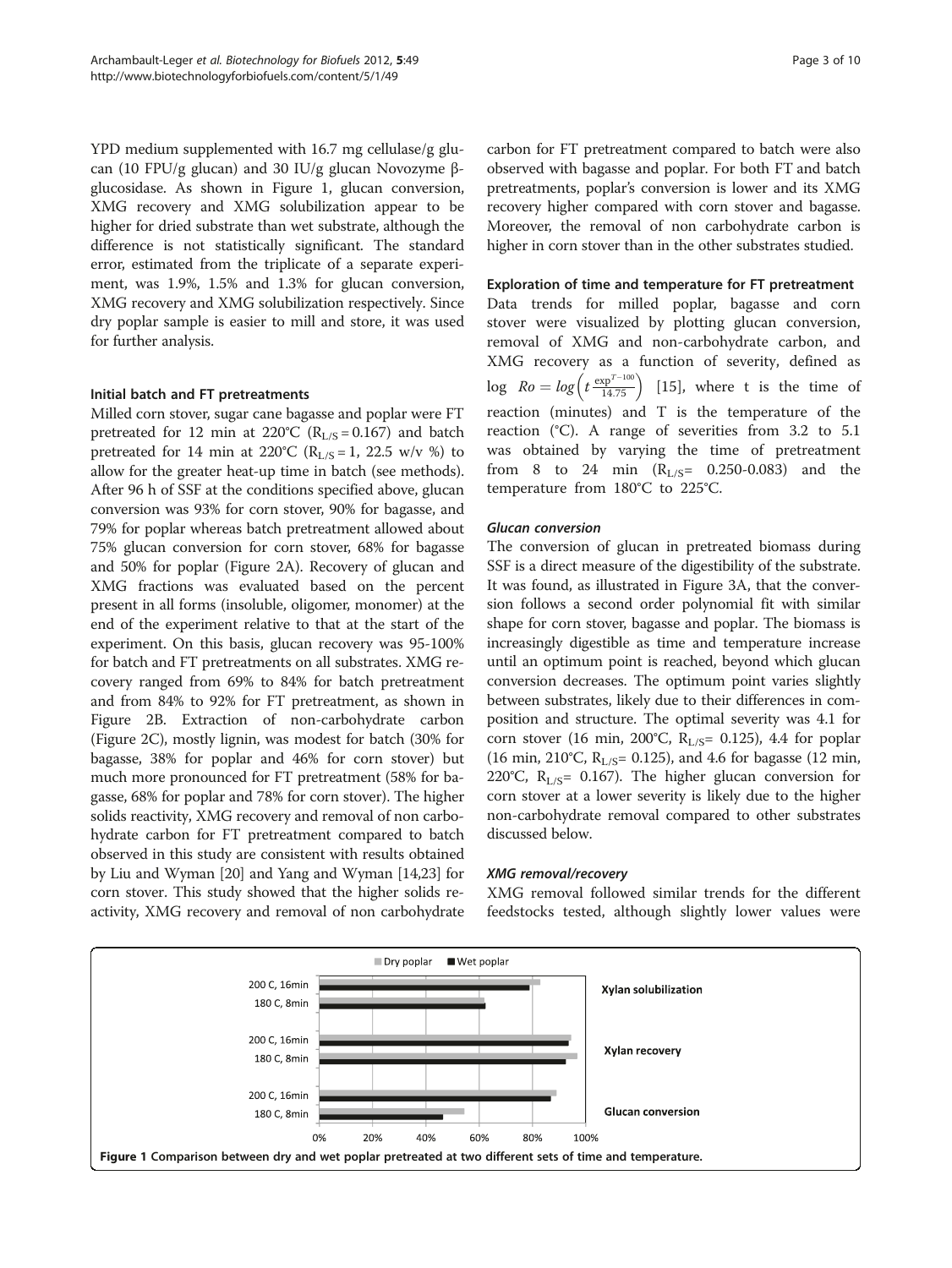<span id="page-3-0"></span>Archambault-Leger et al. Biotechnology for Biofuels 2012, 5:49 Page 4 of 10 http://www.biotechnologyforbiofuels.com/content/5/1/49



particle size: 2 mm. Enzyme loading for SSF: 10 FPU/g glucan (11.7 mg enzymes/g solids). Initial substrate concentration: 20 g/L glucan. The error bars show one standard deviation on duplicates.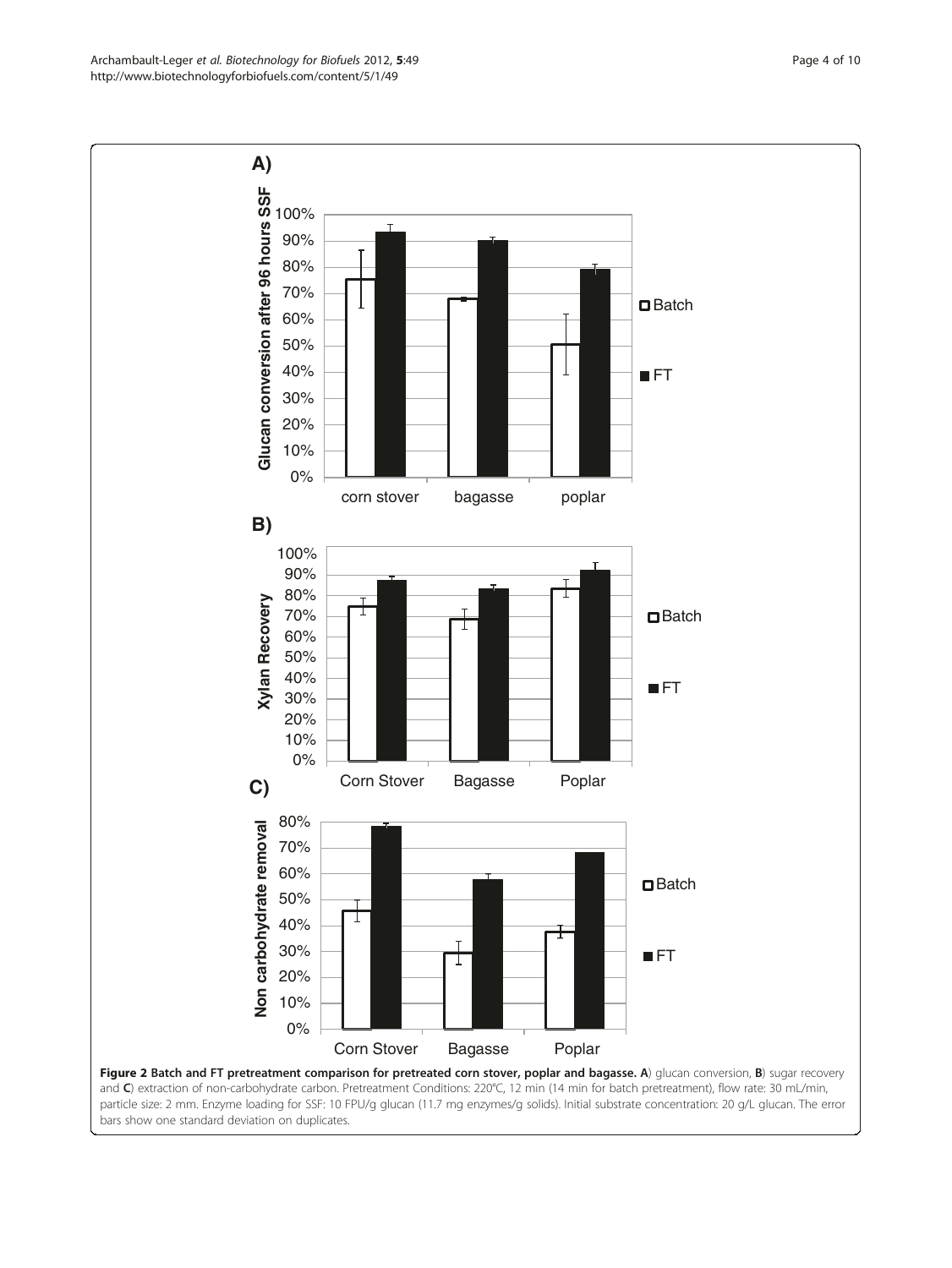<span id="page-4-0"></span>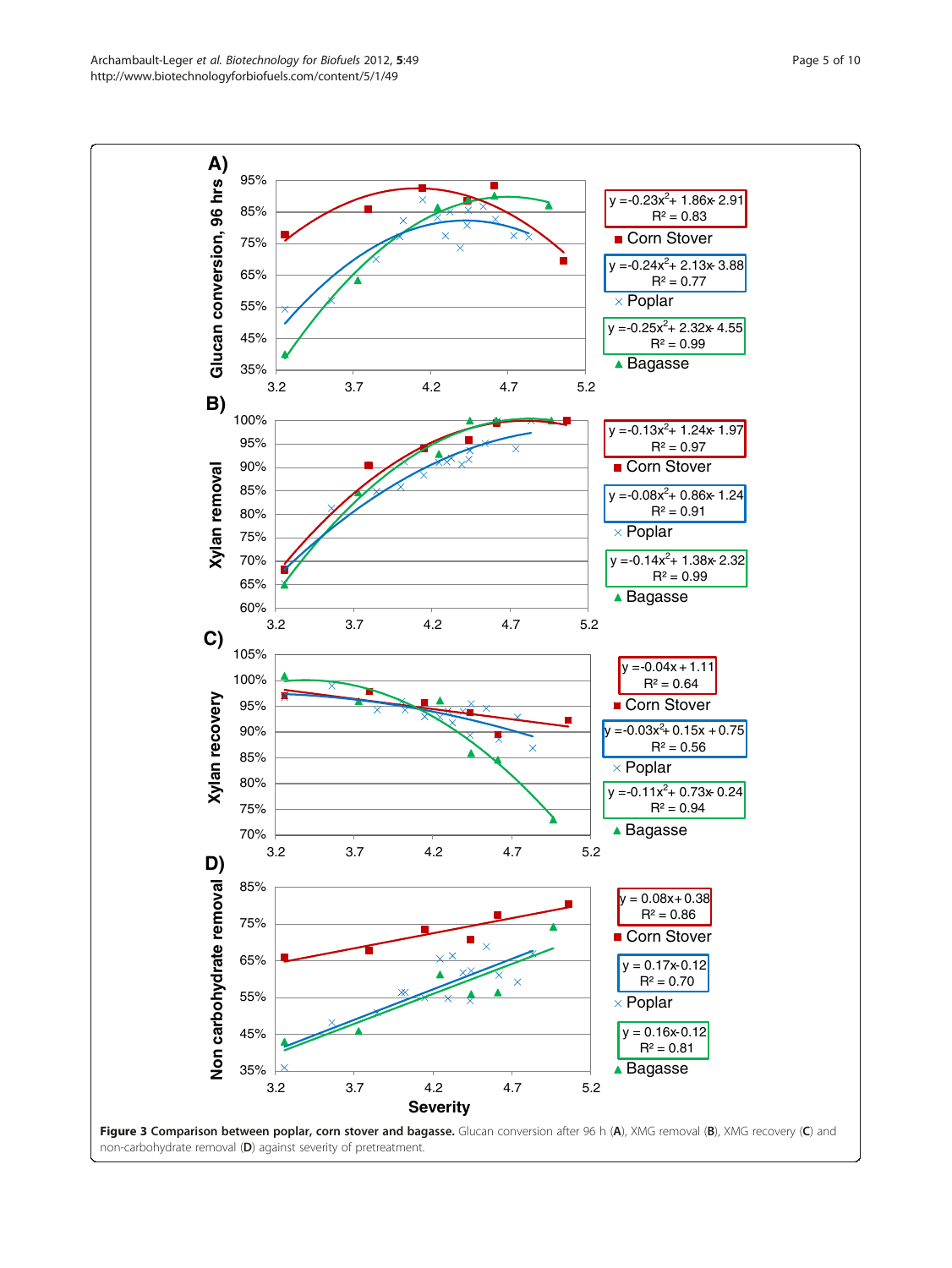obtained for poplar, as illustrated in Figure [3B.](#page-4-0) Removal of XMG increased from 65% at a severity of 3.2 (8 min, 180°C,  $R_{L/S}$ = 0.25) to 100% at a severity of 4.4–4.6 (16– 24 min, 210°C,  $R_{L/S}$ = 0.125–0.083). Since glucan conversion exhibits much more variability than XMG removal among the three feedstocks tested, factors other than XMG removal must affect the amenability to enzymatic attack. XMG recovery, shown in Figure [3C,](#page-4-0) is above 95% for all feedstocks at severities below 4.1 but decreases above a severity of 4.1 due to degradation. Degradation products data are provided in Additional file [1](#page-9-0). The recovery decreases fastest for bagasse, indicating that XMG in bagasse is the most susceptible to degradation among the substrates tested due to chemical and morphological differences.

# Extraction of non-carbohydrate carbon

Removal of non-carbohydrate carbon was evaluated by evaluating the difference between total dry weight and carbohydrate content (anhydrous basis) after and before pretreatment. Removal of non-carbohydrate carbon, illustrated in Figure [3D,](#page-4-0) is not statistically different for poplar and bagasse, but is much higher for corn stover. It increases from about 40% to about 70% for poplar and bagasse and from 65% to 80% for corn stover at severities of 3.2 to about 4.9. This difference is a potential explanation for the higher amenability to SSF of corn stover pretreated at severities below 4.7 (Figure [1a](#page-2-0) and [4a\)](#page-6-0), since lignin has been shown to impede glucan conversion [\[14,22\]](#page-9-0).

# Optimization of FT pretreatment conditions on poplar

Central composite design was used to generate response surfaces for various performance metrics as a function of temperature and reaction time for milled poplar. Glucan conversion, XMG removal, and non-carbohydrate removal were evaluated. The response surfaces, shown in Figure [4](#page-6-0), were fit to a quadratic model. The adjusted coefficient of determination (adjusted  $\mathbb{R}^2$ ) and the p-value for the F-tests were used to evaluate the validity of the model and are provided in Additional file [2:](#page-9-0) Table S1 in supplemental materials. Additional file [2:](#page-9-0) Table S1 also presents the parameters of the quadratic model equations. All the models presented in this paper have p-values much smaller than 0.0003, indicating the models are statistically significant. The adjusted  $\mathbb{R}^2$  values range from 0.76 to 0.95. The points marked on the contour plots represent data points (Additional file [3](#page-9-0): Table S2 in supplemental materials).

As shown in Figure [4a](#page-6-0), the model predicts that a maximum glucan solubilization of about 86% occurs at 210°C and 16 min ( $R_{L/S}$ = 0.125). The XMG solubilized and recovered in the FT hydrolyzate is 5 to 15% lower than XMG removal, consistent with XMG degradation. Complete removal of XMG is beneficial for the fermentation of the pretreated solids, but degradation is not desired [[5\]](#page-9-0). Thus, an optimal point was found at 24 min and 210°C  $(R<sub>L/S</sub>= 0.083)$  where all of the XMG is removed from the solid and 89% of the XMG was recovered in the hydrolyzate. A distinguishing feature of FT pretreatment is the high degree of solubilization of non-carbohydrate carbon. In particular, non-carbohydrate removal was 65% for pretreatment of 24 min or more at temperatures at or above 200°C.

# Exploration of conversion systems

Comparison of alternative conversion systems is of obvious interest, and has not been undertaken previously on milled FT-pretreated cellulosic feedstocks. C. thermocellum and SSF were compared on FT pretreated poplar (FTP), ball milled FT pretreated poplar (BMFTP), and Avicel, a laboratory microcrystalline cellulose.

Under the conditions tested, which are intended for intrinsic comparison and are not representative of an industrial process, C. thermocellum solubilized all substrates tested more rapidly and more completely as compared to SSF (Figure [5](#page-7-0)). In particular, solubilization of FTP by C. thermocellum after 4 days (93%) was 32% higher than by SSF at 8.4 mg cellulase/g glucan (5 FPU/g glucan). Ball milling prior to hydrolysis substantially accelerated hydrolysis for both SSF and C. thermocellum, with C. thermocellum demonstrating higher rate and yield. In particular, C. thermocellum solubilized 98% of the cellulose in BMFTP in 2 days whereas SSF at 5 FPU/glucan required 5 days to achieve 88% solubilization.

# Conclusions

Hot water FT pretreatment provides highly digestible solids and high sugar recovery for various types of milled biomass. For example, 90% of the glucan in bagasse was converted after 96 h of SSF and 84% of the XMG was recovered when FT pretreated for 12 min at 220°C  $(R<sub>L/S</sub>= 0.167)$  versus 68% glucan conversion and 69% XMG recovery when batch pretreated for 14 min at the same temperature. It was found that the optimal reaction times and temperatures for FT pretreatment are 16 min at 200°C ( $R_{L/S}$ = 0.125) for corn stover, 16 min at 210°C ( $R_{L/S}$ = 0.125) for poplar and 12 min at 220°C ( $R_{L/F}$ )  $_S$ = 0.167) for bagasse. At those conditions, the glucan conversion after 96 h in SSF was 93% for corn stover, 86% for poplar and 90% for bagasse and the XMG recovery was 96% for corn stover, 97% for poplar and 85% for bagasse. Thus, corn stover gives high glucan conversion yields at substantially lower severity than poplar or bagasse. XMG removal is rather similar although perhaps a bit less for poplar. The fact that glucan conversion is more different than XMG removal suggests that factors in addition to XMG removal impact amenability of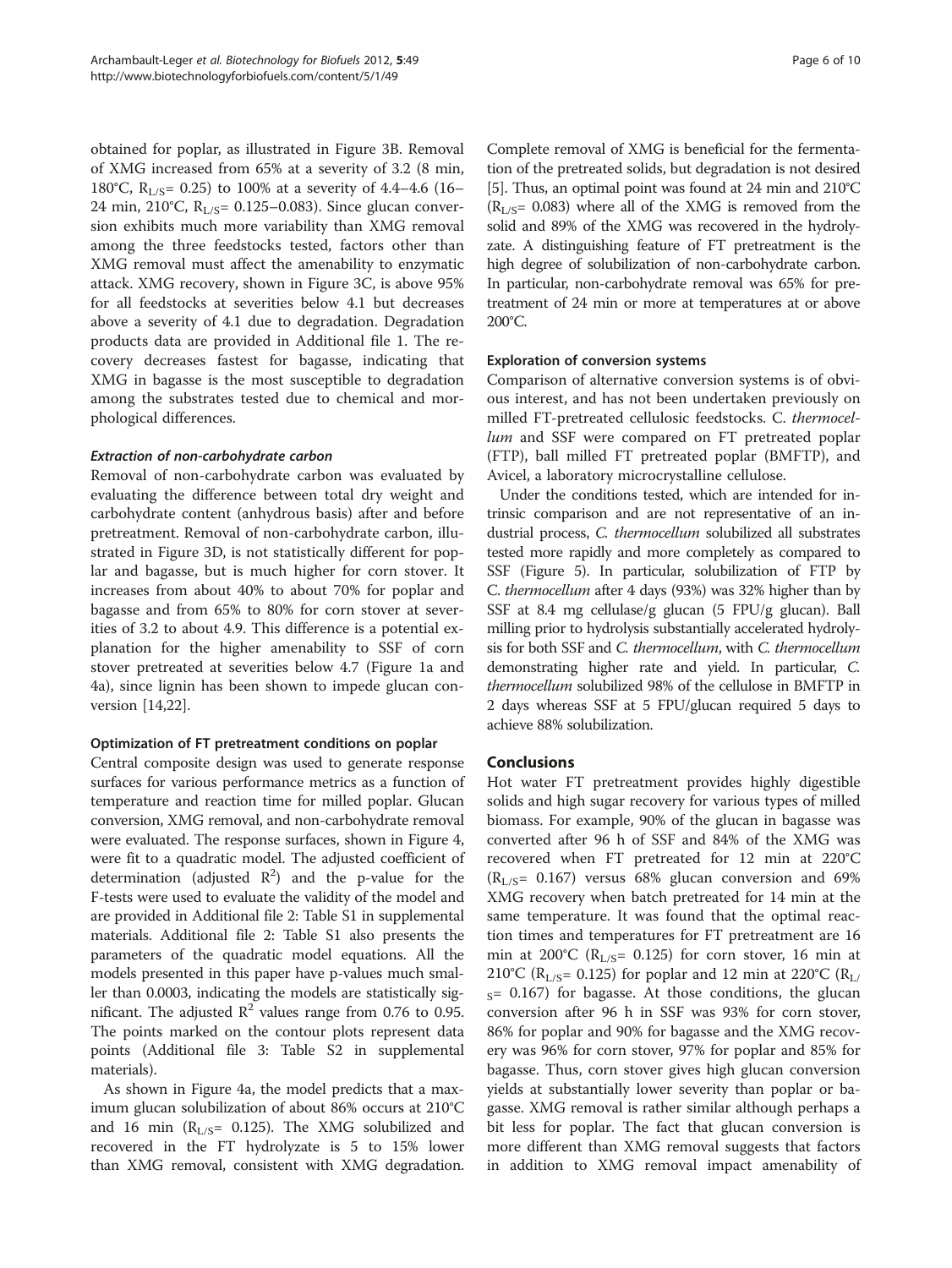<span id="page-6-0"></span>

glucan to enzymatic attack. Higher removal of noncarbohydrate carbon was observed for corn stover than for poplar and bagasse, which may contribute to the lower severity required for corn stover pretreatment. XMG recovery is above 90% for all substrates below 210°C but is notably lower for bagasse at the high severities required to achieve high yields. C. thermocellum converts glucan more rapidly and completely than SSF under the conditions tested on Avicel and FT pretreated poplar. For example, after 4 days, C. thermocellum conversion of FT pretreated poplar was 32% higher than SSF.

# Methods

# Materials

Poplar (Populus tremuloides) obtained from Meriden, NH was harvested in the summer and 1 to 4" diameter trunks and branches were chipped ( $\sim$  ½ inch largest dimension). The chips were allowed to dry to a moisture content of 7% in ambient air at room temperature. Wet poplar was never dried and its moisture content was measured to be 50%. Corn stover used for the CAFI project originally supplied by BioMassAgriProducts (BMAP,

Harlan, IA) [[8\]](#page-9-0) was kindly provided by Dr. Bruce Dale's lab at Michigan State University. Sugarcane from which bagasse was produced was harvested fresh in the winter from central Florida was provided by Mascoma Corporation (Lebanon, NH). All feedstocks were knife-milled (Model 3379 K35, Thomas Scientific, Swedesboro, NJ) to pass through a 2 mm screen. Bagasse was also sieved to remove dust and particles smaller than 105 μm. Flowthrough pretreated poplar was ball-milled for 60 min (Model no. SFM-3, MTI Corporation, Richmond, CA) when noted in the text. The composition of representative samples, shown in Table [1](#page-7-0), was determined according to the NREL Laboratory Analytical Procedures (LAP's) [\[24\]](#page-9-0). Avicel PH 105 was purchased from FMC Corporation (Philadelphia, PA). Spezyme CP cellulase was kindly provided by Genencor International Inc. (Rochester, NY) and Novozyme188 β- glucosidase was purchased from Sigma-Aldrich (St. Louis, MO). All samples were refrigerated at 4°C.

## FT apparatus and experiments

The FT experiments followed a procedure similar to that described previously by Liu and Wyman [\[19,20\]](#page-9-0). The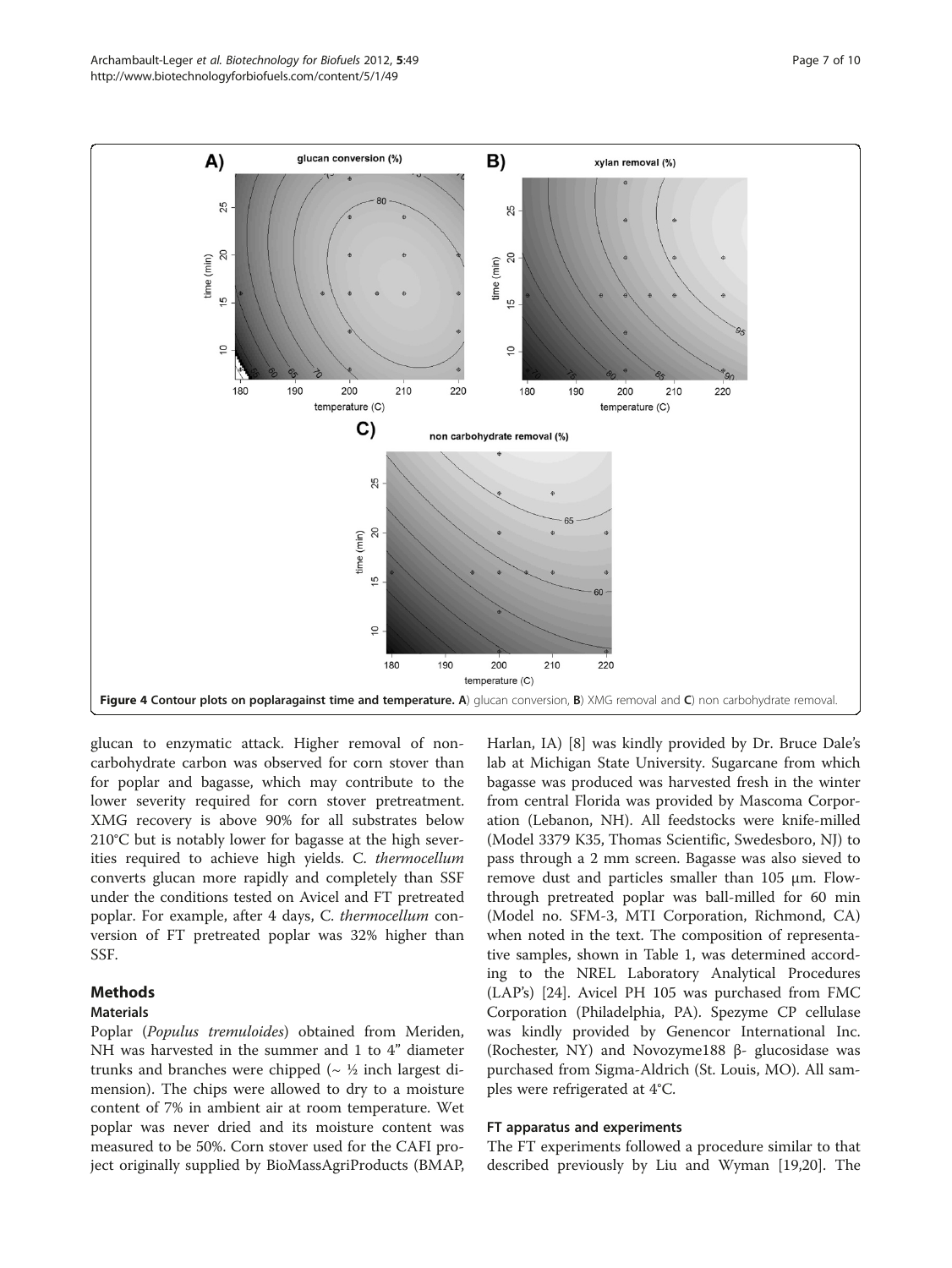<span id="page-7-0"></span>

**Time (hr)** Figure 5 Glucan conversion on various substrates for A) C. thermocellum and B) simultaneous saccharification and fermentation (SSF).

**0 20 40 60 80 100**

reactor was a 16 cm long stainless steel tube with an internal diameter of 2.1 cm, corresponding to a volume of 56 mL. Filter gaskets with 20 μm pore size, kindly provided by Mott Corporation (Farmington, CT), were used at the inlet and outlet of the tube reactor to contain the solids. All tubes and fittings were stainless steel 316 L purchased from Swagelok (Bangor, Maine). 12.6±0.5 g of feedstock was loaded in the reactor (22.5 w/v %) Water was pumped through the reactor using a Lab Alliance dual piston pump (Prep 100, Scientific Systems, PA) at 30 mL/min at room temperature to wet the solids. Once the outlet liquid was devoid of air bubbles, the heating coil and reactor were lowered into a fluidized sand bath controlled at the desired temperature. The start of the reaction time was set arbitrarily as the time when the reactor was lowered into the sand bath and the heating

**0%**

Table 1 Feedstock composition before pretreatment with the standard deviation on duplicates

| Feedstock   | %glucan      | %xylan       | %arabinan    | %lignin      |
|-------------|--------------|--------------|--------------|--------------|
| Corn Stover | $33.2 + 1.6$ | $23.2+0.4$   | $2.7 + 0.04$ | 17.2[11]     |
| Bagasse     | $40.4 + 1.3$ | $23.6 + 0.6$ | $1.5 + 0.1$  | $20.9 + 1.9$ |
| Popular     | $37.8 + 0.5$ | $16.1 + 1.3$ | $0.9 + 0.2$  | $21.9 + 0.5$ |

time was observed to be about 5 min by monitoring the temperature of the outlet water with a thermocouple. When the target reaction time was reached, the reactor was immersed in an ice water bath to quench the reaction. The water flow was stopped when the temperature at the outlet of the reactor dropped below 60°C. Pretreatment times were varied from 8 min to 28 min and reaction temperatures ranged from 180°C to 225°C. A triplicate was performed at 200°C for 12 min to estimate the error of replicate measurements.

## Batch experiments

The apparatus described above was also used for pretreatments without flow. The procedure was modified from most batch pretreatments reported in the literature [[22\]](#page-9-0). The modified batch pretreatment was conducted with the same conditions as the FT pretreatment except that water flow was stopped once the wetting water was devoid of air bubbles. The heating time was experimentally observed to be about 7 min in separate experiments where a thermocouple was inserted in the center of the reactor. An extra two minutes was allowed for batch compared to FT pretreatment to ensure equivalent reaction times at the target temperature. For example, reaction time reported as 12 min means 12 min for FT and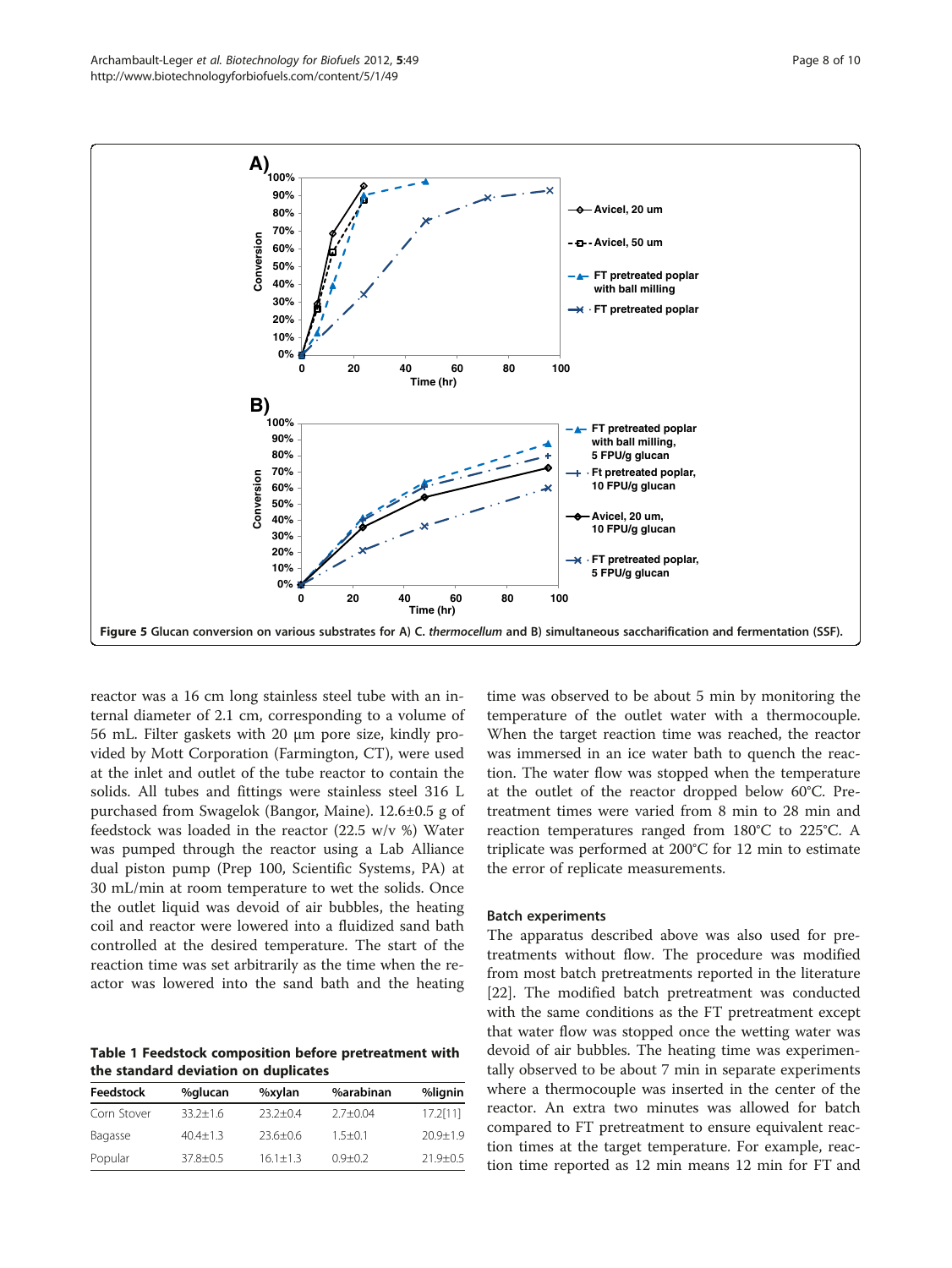14 min for batch. After a preset reaction time, the reactor immersed in an ice water bath for about 3 min until the reactor cooled to approximately 60°C and then the water flow was started again to collect the hydrolysate fraction of the pretreated mixture.

## Composition analysis

Compositional analysis of the solid and liquid fractions was determined using NREL Laboratory Analytical Procedures (LAP's) [[24](#page-9-0)]. Carbohydrates were analyzed via refractive index using an Aminex HPX-87 H column at 65°C on a Waters HPLC system (2695 Separations Module, Waters Corporation, Milford MA). Degradation products were analyzed via UV spectra using an Agilent Eclipse XD8-C18 column on a Thermo-Spectra System HPLC. Sugar recovery, XMG solubilization, XMG removal, non carbohydrate removal and glucan conversion (x) were calculated using equations 1, 2, 3, 4 and 5, respectively. The XMG solubilization in this paper corresponds to the XMG solubilized and recovered in the hydrolysate. Non carbohydrate removal is calculated using the concentration of carbohydrates in each solids sample (equation 4), which includes in this study glucose, xylose and arabinose. Mannose and galactose were measured once for each substrate and each was found to be less than one percent.

sugar recovery $(\%) =$ 

$$
\frac{(Sugar \ Weight)_{hydrolyzate} + (Sugar \ Weight)_{final}}{(Sugar \ Weight)_{initial}} \times 100
$$
\n(1)

$$
XMG\; solution(\%) = \frac{(XMG\; Weight)_{hydrolyzate}}{(XMG\; Weight)_{initial}}\times 100
$$
\n(2)

$$
XMG(\%) = \frac{(XMG\ Weight)_{initial} - (XMG\ Weight)_{final}}{(XMG\ Weight)_{initial}} \times 100
$$
\n(3)

$$
x = \frac{(Glucan Weight)_{initial} - (Glucan Weight)_{final}}{(Glucan Weight)_{initial}}
$$
\n(5)

SSF

SSF was carried out using a protocol similar to that described previously [\[25](#page-9-0)] with 20 g/L initial glucan loading for Figures [1](#page-2-0), [2,](#page-3-0) [3,](#page-4-0) and [4](#page-6-0) and 5 g/L initial glucan loading for Figure [5](#page-7-0) for comparison with C. thermocellum. 5%  $(v/v)$ inoculation of Saccharomyces cerevisae strain D5A (NREL) was prepared via overnight culture for 16 h in YPD media (Sigma Y1375). The experiments were performed in 125 mL serum bottles (Bellco, Vineland, NJ), which were prefilled with the solid residue after pretreatment and media, sealed and purged with nitrogen. The bottles were sterilized by autoclaving at 121°C for 45 min and brought to room temperature prior to addition of enzymes and yeast. The Spezyme CP cellulase, assumed to contain 1 FPU per 0.6 mg of protein, was loaded at 5 or 10 FPU/g glucan, as noted in the text. It was supplemented by Novozyme188 β- glucosidase at an activity ratio of 3 IU per FPU. The medium used was developed by Kadam and Newman [\[26](#page-9-0)] and consists of 0.3% (v/v) corn steep liquor supplemented by 5 mM MgSO4. The inoculum was prepared from frozen stock in YPD media. The inoculated serum bottles were incubated at 37°C with 200 rpm shaking for the duration of the experiment. The remaining solids were processed and analyzed according to the composition analysis described above after 24 and 96 h.

# C. thermocellum fermentation

C. thermocellum fermentation was carried out with 5  $g/L$  initial glucan loading and 10% (v/v) inoculation of C. thermocellum ATCC 27405 (American Type Culture Collection, Manassas, VA). The experiments were performed in 125 mL serum bottles (Bellco, Vineland, NJ), which were prefilled with substrate and media, sealed and purged with nitrogen. The bottles were sterilized by autoclaving at 121°C for 45 min and then brought to room temperature before adding A, B, C, D, E and F solutions as described by Shao et al. [[25](#page-9-0)]. The medium was prepared according to Zhang and Lynd [\[27](#page-9-0)] using chemically-defined media for thermophilic clostridia

non carbohydrate removal(
$$
\%
$$
) =  $\frac{(1 - x_{carbohydrate carbon, initial}) * M_{total carbon, initial} - (1 - x) * M_{total carbon, final}}{(1 - x_{carbohydrate carbon, initial}) * M_{total carbon, initial}}$   
× 100

 $(4)$